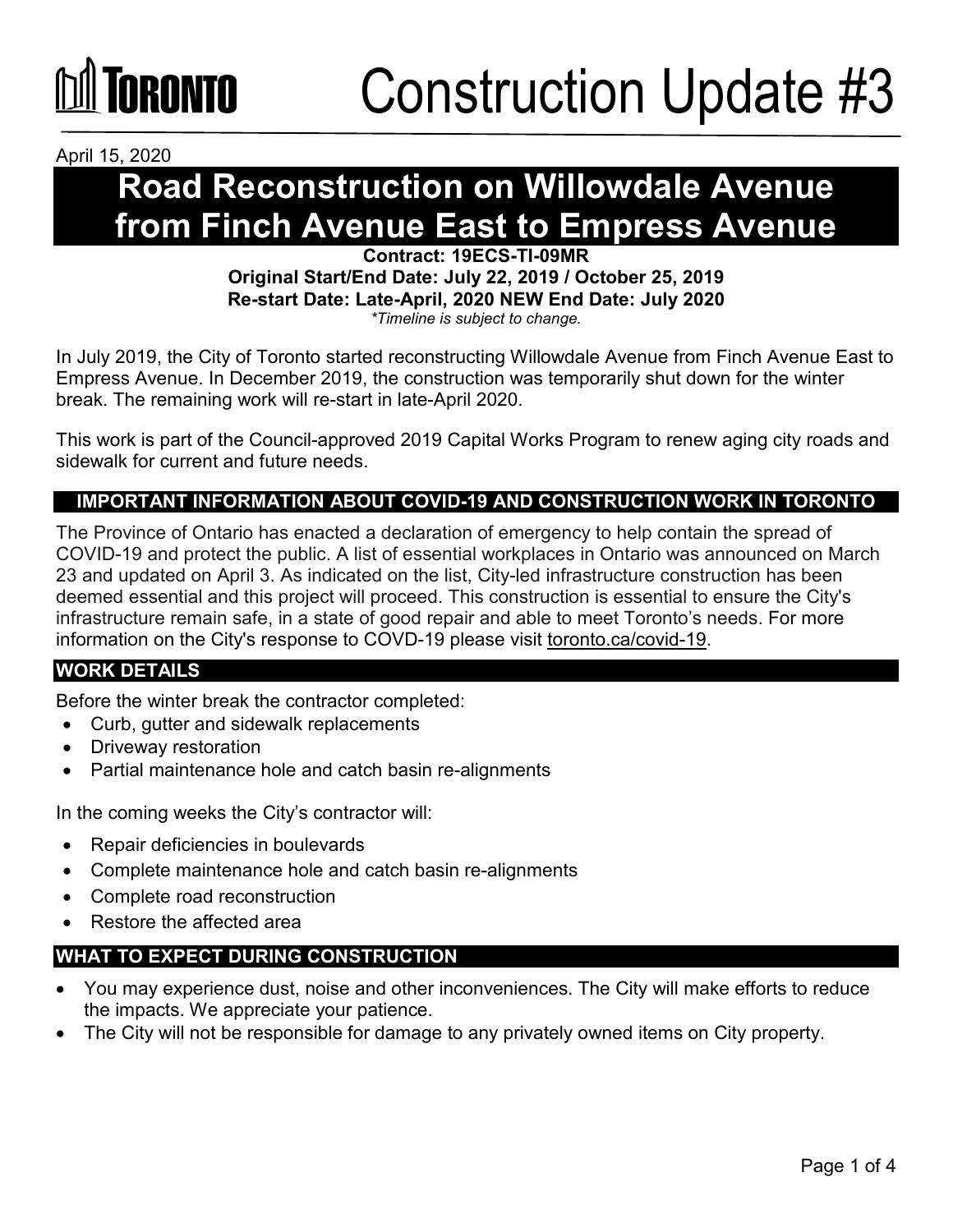# **DA TORONTO**

## Construction Update #3

| <b>Work Hours:</b> Work will take place from 7 a.m.to 7 p.m., Monday to Friday; 9 a.m.<br>to 7 p.m. Saturdays, with work after hours and on Sundays as required.                                                                                                                                                                                                                                                                                                                           |
|--------------------------------------------------------------------------------------------------------------------------------------------------------------------------------------------------------------------------------------------------------------------------------------------------------------------------------------------------------------------------------------------------------------------------------------------------------------------------------------------|
| Accessible Accommodation: Residents who require accommodation (level<br>entry, longer notice, etc.) must contact the Project Manager to arrange for access<br>during the construction period.                                                                                                                                                                                                                                                                                              |
| Important information for owners of sprinkler systems / heated driveways<br>and private landscaping features. Property owners should remove items<br>located within City property limits (boulevard) to avoid damage.                                                                                                                                                                                                                                                                      |
| This includes items such as landscaping (plants and pavers), decorative objects,<br>sprinkler systems or heated driveways. If you have a sprinkler system or heated<br>driveway, please contact the Project Manager listed below.                                                                                                                                                                                                                                                          |
| <b>Physical Distancing</b>                                                                                                                                                                                                                                                                                                                                                                                                                                                                 |
| There are times when contractors need to communicate with homeowners about<br>what is happening on-site. This could be about driveway access, water shut offs,<br>exterior pre-construction inspections, and site restoration work (landscaping,<br>installing pavers etc.). Contractor's staff will be identifiable by their high-visibility<br>clothing.                                                                                                                                 |
| Where possible, a phone number for a contact person on-site will be provided on<br>notices, to answer questions about work near your property. At other times, the<br>contractor may knock on your door, but will then step away the required distance<br>to discuss the work that is taking place and what can be expected that day.<br>Please practice physical distancing with workers so everyone can remain safe. If<br>you have questions, call the contact provided on this notice. |
| Road and Sidewalk Access: In order to complete the work in a safe manner,<br>there will be road and sidewalk restrictions within the work zone. Access for<br>emergency vehicles will be maintained at all times.                                                                                                                                                                                                                                                                          |
| <b>Driveway Access:</b> The contractor will notify you of any temporary restrictions to<br>your driveway access. If your property has two entrances, one entrance will be<br>kept open at all times.                                                                                                                                                                                                                                                                                       |
| <b>Traffic Management:</b> Efforts have been made to manage traffic in the area for<br>the safety of workers, road users and residents. Road users should expect delays<br>and increased traffic on nearby main and side streets.                                                                                                                                                                                                                                                          |
| Starting May 4, traffic on Willowdale Avenue from Finch Avenue to Empress<br>Avenue will be reduced to one southbound lane for the duration of the<br>project.                                                                                                                                                                                                                                                                                                                             |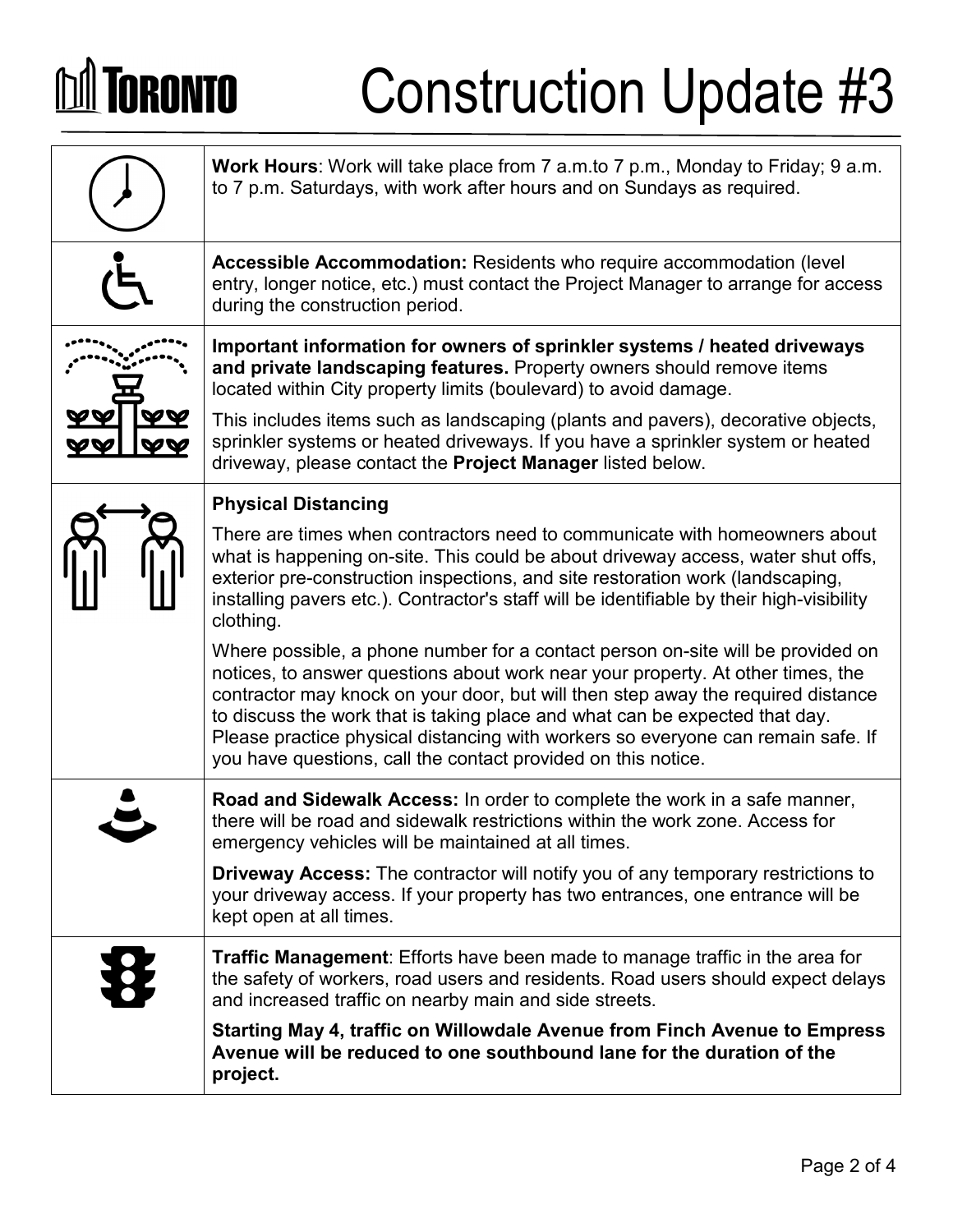## **M** TORONTO Construction Update #3 **TTC Service: Starting May 4** TTC service on Willowdale Avenue from Finch Avenue to Empress Avenue will be southbound only. Northbound service will be re-routed, please refer to attached maps. Travel times on the **98B and 98C Willowdale-Senlac** bus may be affected. **Visit ttc.ca for accurate schedule information. Parking:** Parking in the active work zone is not permitted as space is needed for construction equipment and materials. This project will affect the availability of onstreet parking. If your parked vehicle affects construction work, it will be relocated with no charge to the owner. Please call **416-808-2222** for its location. **Parking Violation Notice:** In an effort to reduce ticketing due to construction, the

City encourages communities with construction to be patient as neighbours may need to temporarily relocate vehicles. If enforcement is called, enforcement must issue a yellow parking violation notice (ticket). If you receive a yellow notice during this construction work, do the following within 15 days of the notice date: 1) Contact the site inspector or person listed on the Construction Notice and give them the yellow notice number.

2) Dispute the parking violation notice online or in person following the process listed on the reverse side of the parking violation notice.

**You may use this construction notice as part of the explanation of why the violation should be cancelled. Please note:** that violation notices cannot be cancelled if vehicles are parked in illegal parking spots (i.e. in front of a fire hydrant or in no parking zones).

**Garbage and Recycling**: Please follow your normal routine. If required, the contractor will move bins to an appropriate location and return them. *Please ensure that you label your bins with your address.*

**Restoration:** Areas affected by construction will be restored.